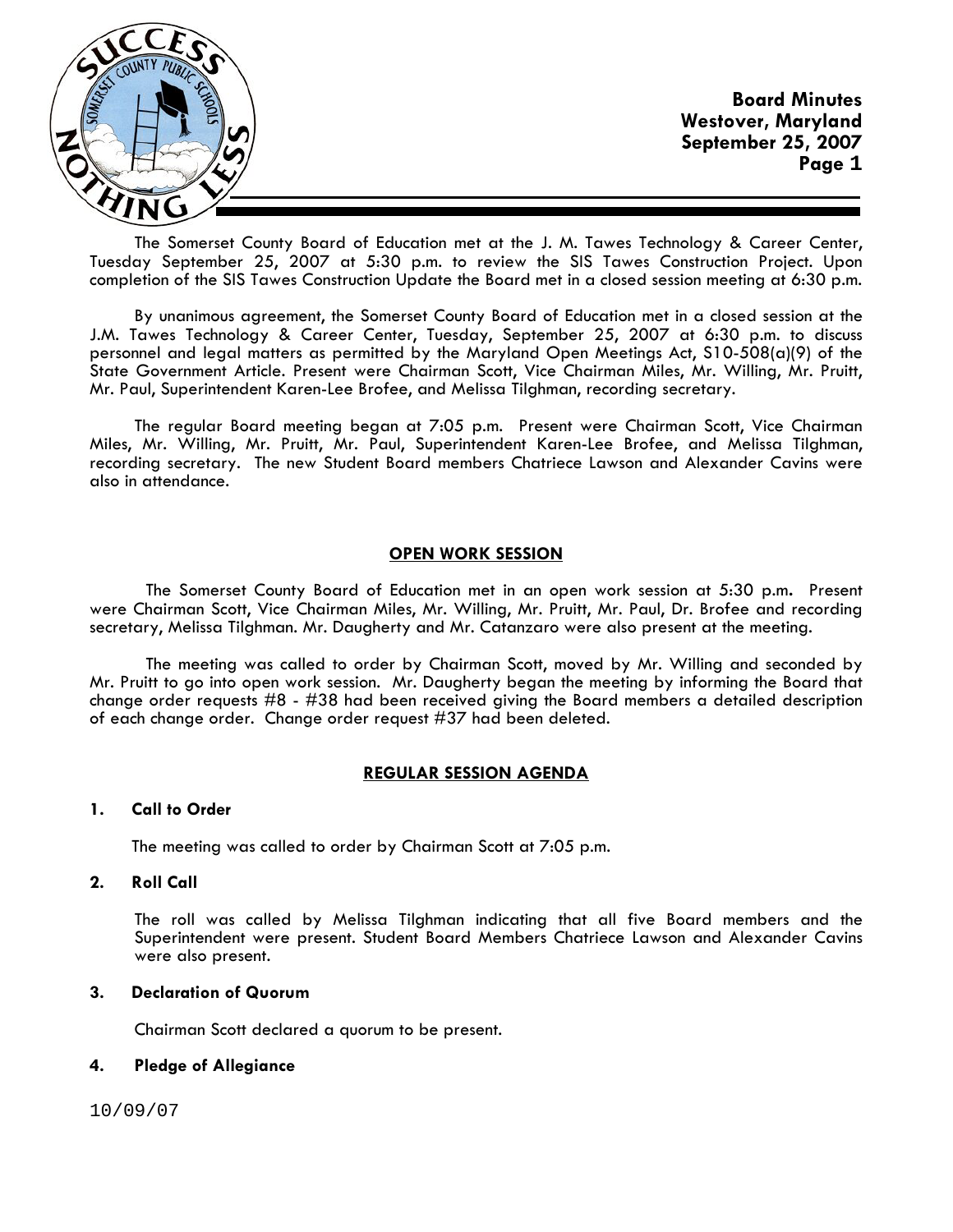Chairman Scott led the Board in the Pledge of Allegiance.

# **5. Approval of Minutes**

 A motion was called for by Chairman Scott, moved by Mr. Willing and seconded by Mr. Pruitt to approve the minutes of August 14, 2007. The vote was unanimous.

Mr. Willing moved and Mr. Pruitt seconded to approve the correction of minutes for the June 19, 2007 board meeting. The vote was unanimous.

# **6. Adoption of Agenda**

 A motion was called for by Chairman Scott, moved by Mr. Willing and seconded by Mr. Miles to adopt the agenda as presented. The vote was unanimous with all in agreement.

# **7. Public Participation**

There was no public participation.

# **8. Introduction of New Student Board Members**

With apologies for the delay of Student Board members, Mr. Elebash introduced the two new Student Board Members. Both students provided informational school reports.

## **9. Special Presentation**

Mr. Bloodsworth began his presentation with the announcement of policy #500-36, High School Diploma for the Armed Forces Veteran. Following this policy was a description and life history of one such gentleman, Mr. James Baughman. Mr. Bloodsworth and Mr. Baughman's neighbors surprised Mr. Baughman with his diploma.

# **10. Pigg, Krahl Stern, & Company Audit Report**

It was moved by Mr. Willing and seconded by Mr. Miles to approve the Pigg Krahl Stern, & Audit Report provided by Kathleen Robbins, Andy Haynie, and Mike Klegger. They reported that the county appropriations for the school food program had increased by 4.42% and that the State appropriations had increased by approximately 13.81%.

 The Food Service Department Management section of the report showed a significant deficiency. There were problems concerning the frozen meats inventory. Managers need to document all activities. There was approximately a \$4,000.00 inventory discrepancy.

Greenwood Elementary school also had a couple of fundraiser issues concerning the T-Shirt Fundraiser, Basket Bingo, Dinner Theatre, and the Doughnut Fundraisers. Tickets or payment receipts should be provided in order to keep track of these particular fundraisers. The effect of not keeping<br>a paper trail could result in a shortage of funds.

Washington High School was another school with a slight concern. The WHS Store and the inventory could not be reconciled. There showed no evidence of wrong doing, but possible. Auditors felt recording and inventory should be more reconcilable.

The Auditors reported that overall, we had a good report and thanked the staff for being so helpful.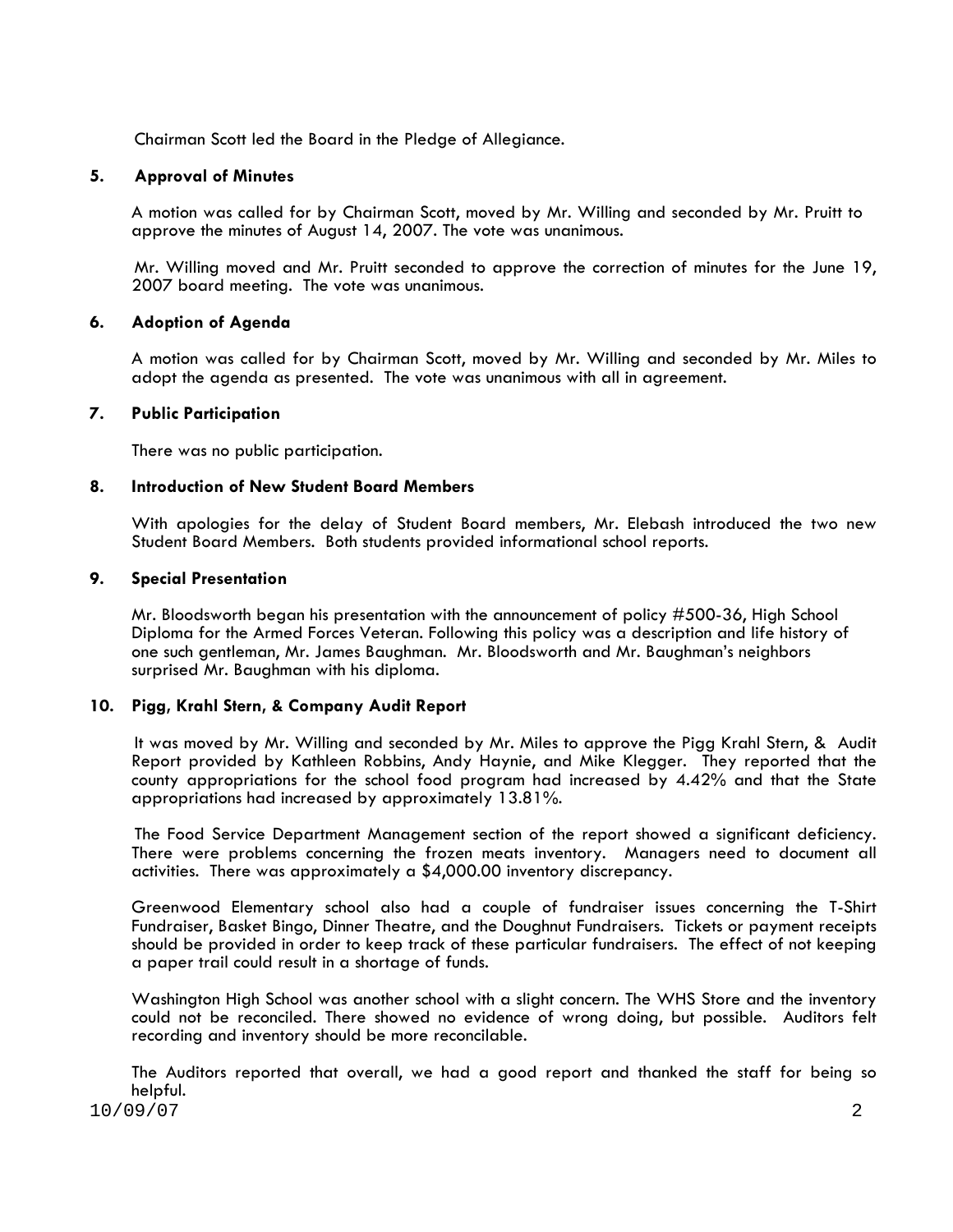A motion was called for by Chairman Scott, moved by Mr. Willing and seconded by Vice Chairman Miles to approve the Pigg, Krahl, Stern, & Company Audit Report. The vote was unanimous.

#### **OLD BUSINESS**

## **11. Facilities**

It was moved by Vice Chairman Miles and seconded by Mr. Willing to approve the Change Order Requests #8 - #38, excluding #37 for Somerset 6/7 Intermediate School. The vote was unanimous.

#### **Policies**

 It was moved by Mr. Paul and seconded by Vice Chairman Miles to approve revised Policy #700- 13, Work Schedule and Leave for Employees of Somerset County Public Schools. The vote was unanimous.

 It was moved by Mr. Willing and seconded by Pruitt to approve Policy #200-20, Travel and Transportation Reimbursement and Expenses. The vote was unanimous.

## **Special Education Staffing Plan**

A motion was called for by Chairman Scott, moved by Mr. Paul, and seconded by Mr. Pruitt to approve Mrs. Reich's Special Education Staffing Plan. The vote was unanimous.

#### **NEW BUSINESS**

## **12. MABE Committee Nominations**

It was moved by Mr. Paul and seconded by Mr. Willing to approve the nomination and acceptance of Chairman Scott to the MABE Budget Committee. The vote was unanimous.

A motion was called for by Chairman Scott, moved by Mr. Willing and seconded by Mr. Pruitt to approve the nomination and acceptance of Vice Chairman Miles to the MABE Conference Committee. The vote was unanimous.

A motion was called for by Chairman Scott, moved by Mr. Willing and seconded by Mr. Paul to approve the nomination and acceptance of Vice Chairman Miles to the MABE Legislative Committee. The vote was unanimous.

## **Facilities and Transportation**

## **Request to Train New Bus Driver**

Mr. Daugherty informed the Board that the Substitute Bus Driver Training requests had been pulled as the complete applications for Ambrose Bishop and Gary Shores had not been received yet.

Approval to move Relocatables for MSP to WHS

10/09/07 3 A motion was called for by Chairman Scott, moved by Mr. Paul and seconded by Mr. Miles to approve Mr. Daugherty's request to use Harry C. White House Movers to move relocatables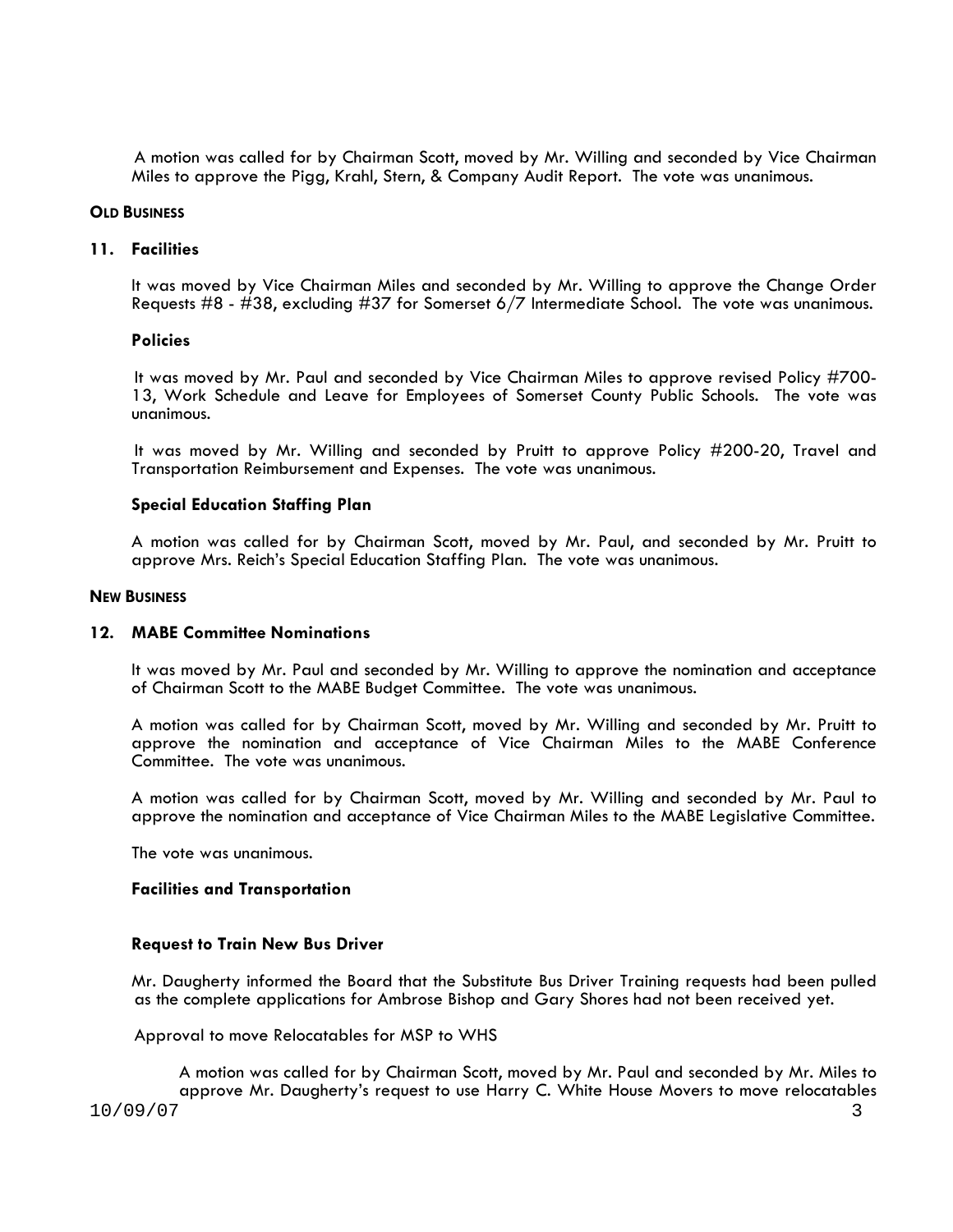from Marion Sarah Peyton to Washington High School. The vote was unanimous.

Approval to Install Fencing at CHS

It was moved by Mr. Willing and seconded by Mr. Pruitt to approve Mr. Daugherty's request to contract with Anderson Fence, Inc. to install fencing at Crisfield High School. The vote was unanimous.

#### Approval for the Construction of Athletic Storage

It was moved by Mr. Pruitt and seconded by Vice Chairman Miles to approve Mr. Daugherty's request to contract with Stimas Enterprises to complete the construction of an Athletic Storage Building at Crisfield High School. The vote was unanimous.

#### FY2009 Capital Improvement Plan

A motion was called for by Mr. Willing and seconded by Mr. Miles to provide Mr. Daugherty with the approval to submit the FY2009 Capital Improvement Plan to the Commissioners and then to the State. The vote was unanimous.

#### Comprehensive Maintenance Plan

A motion was called for by Chairman Scott, moved by Mr. Willing and seconded by Mr. Paul to approve the Comprehensive Maintenance Plan to present along with the Capital Improvement Plan. The vote was unanimous.

#### **Human Resources Report**

#### Annual Human Resources Report Summary

 Mr. Lawson provided the requested Annual Human Resources report. The Board was informed that there is a 33% termination and resignation based on dissatisfactory means. Some return to their home state to teach. The application process has changed and teacher certification can now be checked online. There are courses and teacher substitutes available to allow teachers to take courses to help get certification. A Mentor Program is also available. There has also been an expansion in recruiting practices.

Vice Chairman Miles questioned the hiring practices and noted that we should review our recruiting and hiring procedures. He will meet with Mr. Lawson at a later date to discuss.

#### Human Resources Report

It was moved by Mr. Pruitt and seconded by Mr. Willing to approve Mr. Lawson's Human Resources report as presented. **Terminations**: Demond Selby; **Resignations:** Catherine Saidla Long; **New Hires:** Roy Kelly, Leslie Marsh, Joanna Wilson, Monica Lake, Pat Townsend, Daniel Baker, Marvin Mosly, Cathy Cox, Heather Necessary, Ashley Rowbotton, Nettie Lynn Brumley, Valerie Guetens, Eileen Podlas, and Lisa Koehler.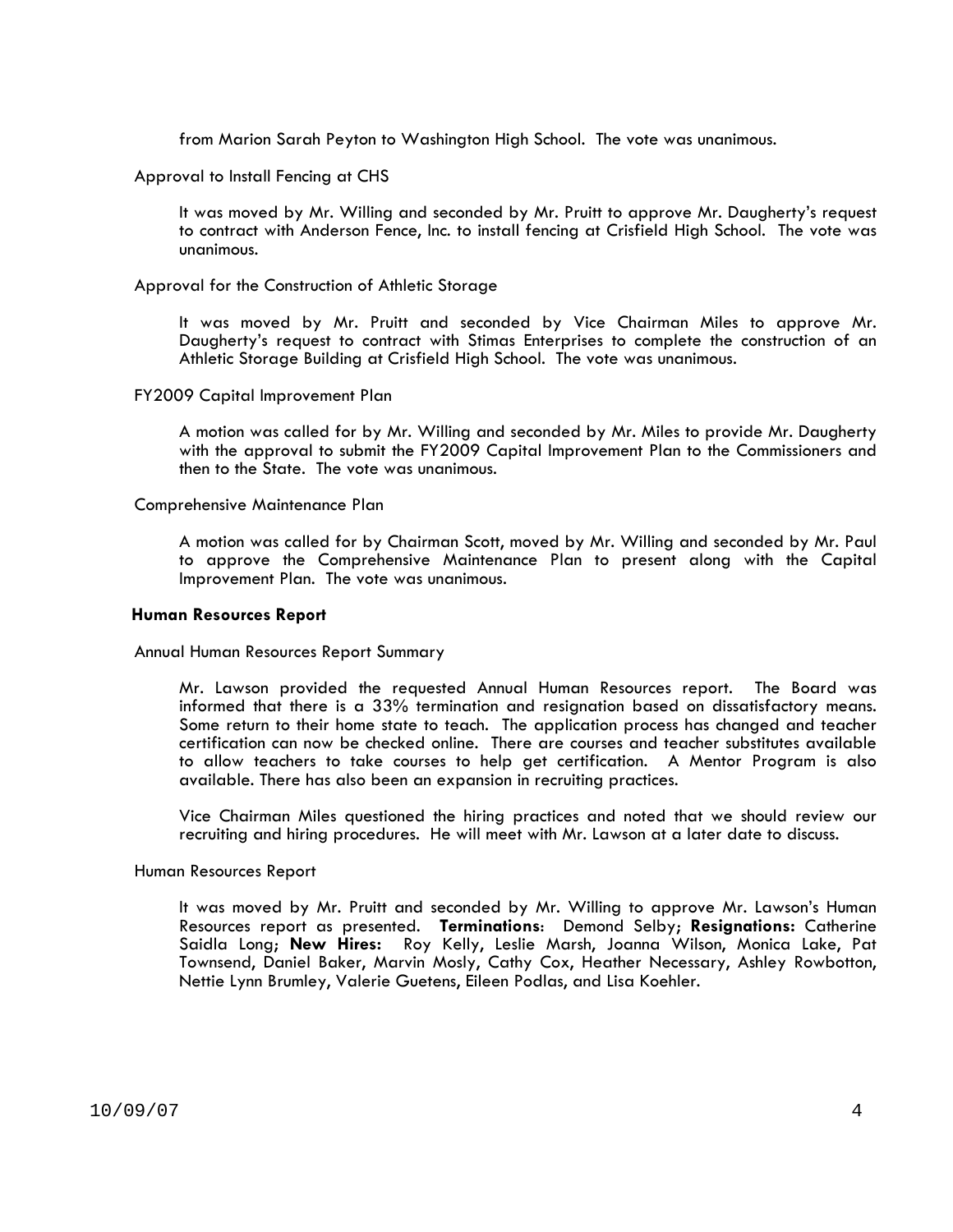# Out of State Travel

Mr. Lawson provided out of state travel to the Board for informational purposes only.

# **Presentation of the Master Plan Update:**

During the beginning of the Master Plan Update Presentation, Dr. Brofee invited the Media reporters to stay for an informational update.

Dr. Brofee reported that there has been an improvement in the progress of student achievement. The Timeline does not fall in place with the budget review and update reports. There has been an increase in student achievement in the PreK – 5 and the African American subgroups. The Reading challenges will target intervention by individual student need.

At the elementary level, there has been a continuous increase in the AMO. Majority of funds are being used at the elementary level. Remediation and Intervention hasn't been working. Students are given a choice of taking an elective or HSA remediation. Students who don't test well, but have good grades, can do a project to make up for the HSA Test.

Dr. Brofee reported that the ELL group has met proficiency. There have been several staff positions developed to help this group of students. A review of the SIS construction and WHS renovations was presented. Dr. Brofee listed

various ways that Thornton Funding has had on SCPS and what the impact would be should we loose that funding.

 **Finance Report** Financial Statements

Mrs. Miller informed the Board that the MSDE auditors are here and that the Legislative Auditors are on their way.

Monthly Finance Report

A separate report was not given as all this information was included in the audit report.

Monthly Food Service Report

A separate report was not given as all this information was included in the audit report.

## **JM Tawes School Report**

Mr. Webster reported that there are two certified teachers at the ALC and Evening Schools and students are doing well. The "Why Try" Program is also going well. He also reported on the Fire and Rescue course that is being offered. Out of the twenty trainees, nine are from Somerset County. There has been 100% Inservice participation. Crisfield High School now has an athletic trainer. The soccer and field hockey trainers swap to meet the school's athletic need. Mr. Webster was thanked by Chairman Scott.